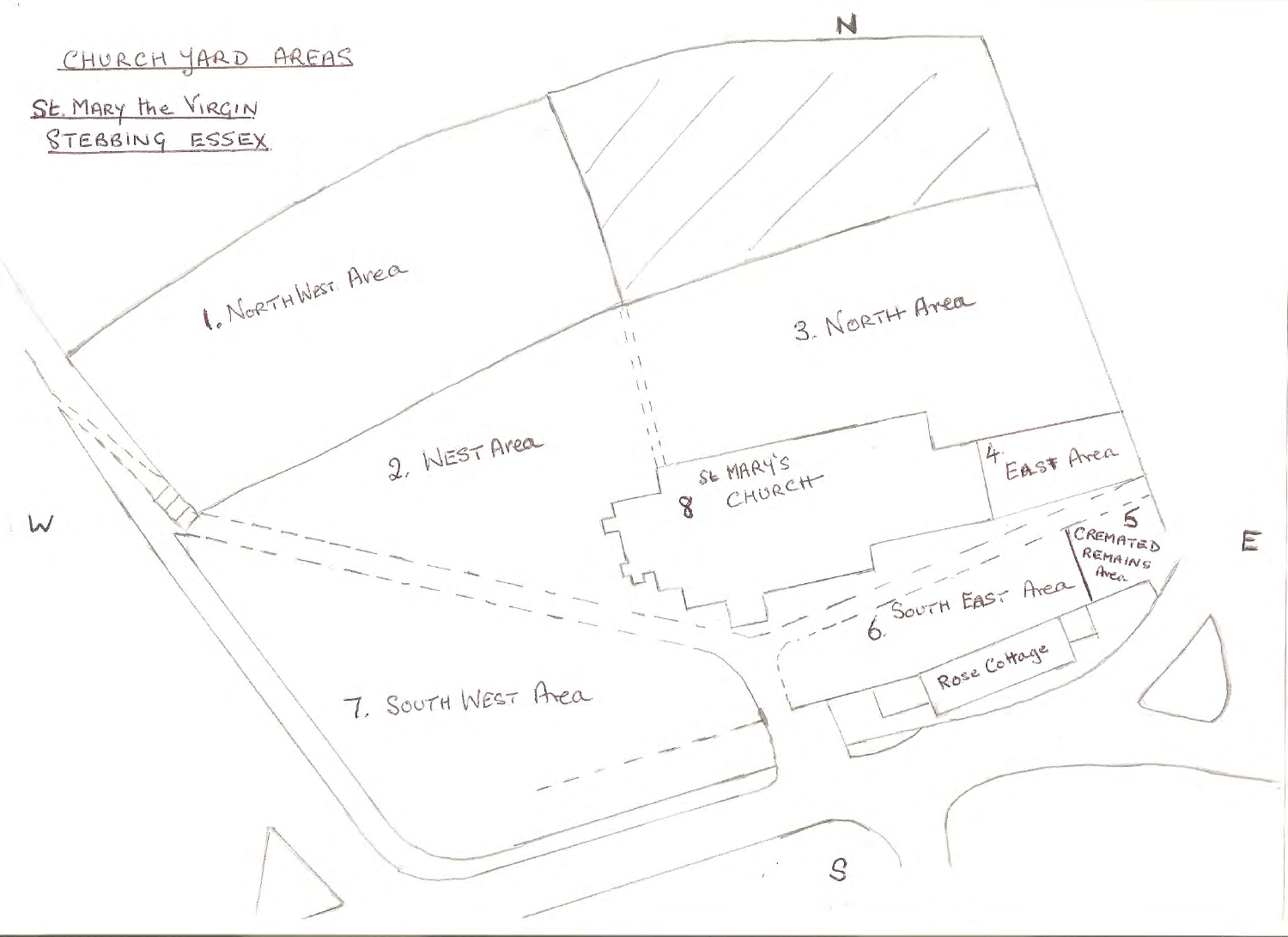## **AREA 1: NORTH WEST........The area is an approximate rectangle which is bounded on the West by the road.**

|                           |                                | $\overline{2}$                   | 3                                       | 4                                               | 5                                  | 6                                 | 7                                    | 8                                         | 9                                  | 10                                         | 11                              | 12                              | 13                                  | 14                              | 15             | 16                            | 17           | 18              | 19                          |              |
|---------------------------|--------------------------------|----------------------------------|-----------------------------------------|-------------------------------------------------|------------------------------------|-----------------------------------|--------------------------------------|-------------------------------------------|------------------------------------|--------------------------------------------|---------------------------------|---------------------------------|-------------------------------------|---------------------------------|----------------|-------------------------------|--------------|-----------------|-----------------------------|--------------|
| $\mathbf{O}$              |                                |                                  |                                         |                                                 |                                    | Alfred<br>Andreae                 |                                      |                                           |                                    |                                            |                                 |                                 |                                     |                                 |                |                               |              |                 |                             | $\mathbf{O}$ |
| $\mathbf N$               |                                |                                  | ILLEG.                                  |                                                 |                                    | C Burfield<br>& Geoffrey<br>Ray   |                                      | Brian<br>Rippingale<br>(2yrs)             |                                    |                                            |                                 |                                 |                                     |                                 |                |                               |              |                 |                             | ${\bf N}$    |
| M                         |                                | Frederick<br>Reynolds            | Ellen<br>Clark                          | Walter<br>Wigg                                  | Frederick<br>Perkins<br>$\ast\ast$ | John<br>Chapman                   | Frederick<br>Ginger                  | Theodore<br>Melbourne<br>(6mt)            |                                    |                                            |                                 |                                 |                                     |                                 |                |                               |              |                 |                             | $\mathbf M$  |
| L                         |                                | <b>HOLLY</b><br><b>TREE</b>      | George &<br>Florence<br>Hayes           | Charles<br>Crowther                             |                                    | Ellen<br>Bloomfield<br>$\ast\ast$ |                                      | Vernon H<br>Pallet<br>(8yrs)              |                                    |                                            |                                 |                                 |                                     |                                 |                |                               |              |                 |                             | $\mathbf L$  |
| K                         |                                | Walter &<br>Louise<br>Smith      | Archibald<br>& Frances<br>Andrew        | Jane Mann<br>(Iron Cross)                       | Esther<br>Gowers<br>$**$           |                                   | Edward<br>Hatley<br>(Iron Cross)     |                                           |                                    |                                            |                                 |                                 |                                     |                                 |                |                               |              |                 |                             | $\rm K$      |
|                           | Walter<br>Smith                |                                  | Frederic &<br>Catherine<br>Scott        | Frances &<br>William<br>Lagden                  |                                    |                                   | Henry C<br>Smith                     |                                           |                                    |                                            |                                 |                                 |                                     |                                 |                |                               |              |                 |                             | $\mathbf{J}$ |
| $\bf{I}$                  | Florence &<br>William<br>Clark |                                  | John &<br>Ellen<br>Hurrey               | Emily &<br>William<br>Thompson                  |                                    |                                   | Frederick &<br>Sarah<br>Chopping     |                                           |                                    |                                            |                                 |                                 |                                     |                                 |                |                               |              |                 |                             | $\bf{I}$     |
| $\boldsymbol{\mathrm{H}}$ | Laura &<br>William<br>Young    | Frances<br>Hookway               | William &<br>Sarah<br>Lewis             | Henry &<br>Jane Young                           |                                    |                                   | Frederick &<br>Eliza Ruffel          | A.<br>Theobald &<br>Mary<br>Gowers        |                                    |                                            |                                 |                                 |                                     |                                 |                |                               |              |                 |                             | $\, {\rm H}$ |
| G                         | Samuel<br>Allen                |                                  | Jeffrey &<br>Agnes<br>Ambrose           | Charles &<br>Susannah<br>Upson                  | William &<br>E. Barker<br>$\pm\pm$ | Thomas &<br>Jane<br>Chopping      | John &<br>Susannah<br>Fuller         | ILLEG.<br>(under<br>wood pile)            |                                    |                                            | Sarah<br>&Richard<br>Bright     |                                 |                                     | James<br>Little                 |                |                               |              |                 |                             | $\mathbf G$  |
| ${\bf F}$                 |                                | William &<br>Eliz Bolden         | Kate&<br>Horace<br>Rawlinson            |                                                 |                                    | Ellen & Wil.<br>Claydon<br>$^{+}$ | L, F, E & N<br>Howland<br>$\ddagger$ |                                           |                                    |                                            | Sarah &<br>Richard<br>Bright    |                                 |                                     |                                 |                |                               |              |                 |                             | ${\bf F}$    |
| E                         | Henry &<br>Ada Buttle          | J Turner &<br>Reb. Smith         | George<br>Mitchell                      | Eliz<br>$\operatorname{Chopping}$<br>$\ast\ast$ |                                    | Walter &<br>Mary<br>Wright        |                                      |                                           |                                    |                                            | Mary &<br>Albert<br>Rawlinson   |                                 |                                     |                                 |                | Alexander<br>Amos             |              |                 |                             | ${\bf E}$    |
| D                         |                                |                                  | Wm.Esther,<br>Edwin &<br>Norah<br>Perry |                                                 |                                    | Sarah &<br>Jesse<br>Banks**       |                                      | Frederick<br>& Jane<br>Daines             | William<br>Stackpoole              | Wooden<br>board                            |                                 |                                 |                                     |                                 |                | Thomas &<br>Frances<br>Gowers |              |                 |                             | $\mathbf D$  |
| $\mathsf{C}$              |                                | John &<br>Emily<br><b>Butler</b> | Joseph<br>Salmon                        | Mary<br>Reynolds &<br>M<br>Chapman              | John, Harry<br>& Sarah<br>Farrow   |                                   | Edward &<br>Sarah<br>Hynds           | Laura &<br>Charles<br>Boyton              | Charles &<br>Harriet<br>$Ruffel +$ | Isaac &<br>Susannah<br>Lewis               | Alan Emery<br>$(2 \text{ yrs})$ | Thomas &<br>Elizabeth<br>Bolden | Chas., Sarah<br>& Alice<br>Sherries | Harriet &<br>W Shirley<br>Green | Harry<br>Hales | Kate<br>Clarke                |              |                 |                             | $\mathbf C$  |
| $\bf{B}$                  |                                | Ernest &<br>Eliza<br>Rawlinson   | Priscilla &<br>John<br>Harrington       | Alice &<br>Alice MT<br>Richardson               | Elsie May<br>Rawlinson             |                                   | ILLEG.<br>(Tree in the<br>grave)     | William &<br>$\frac{Catherine}{Ruffel} +$ | Frances E<br>Ruffel<br>$^+$        | Harry<br>Lander                            | <b>ILLEG</b>                    | Ethel<br>Warren                 | William<br>Ruffel<br>$+$            | Emily<br>Bolden                 | <b>ILLEG</b>   | Emma<br>Clarke                |              | Wooden<br>board | <b>ILLEG</b><br>(ivy cover) | $\, {\bf B}$ |
| A                         |                                | Geoffrey &<br>Agatha<br>Philpott |                                         |                                                 |                                    | Edith<br>Daines $+$               |                                      | Alice E.<br>Pringle<br>$^{+}$             | Amy,David<br>& Cecil<br>Livesey+   | Richard<br>Howland<br>$(\text{aged } 2)$ + |                                 |                                 |                                     |                                 |                |                               | <b>ILLEG</b> | <b>ILLEG</b>    |                             | A            |
|                           |                                | $\overline{2}$                   | 3                                       |                                                 | Large tree                         | 6                                 | $\tau$                               | 8                                         | 9                                  | 10                                         | 11                              | 12                              | 13                                  | 14                              | 15             | 16                            | 17           | 18              | 19                          |              |

\*\* Inscription on rear of stone + Stone Cross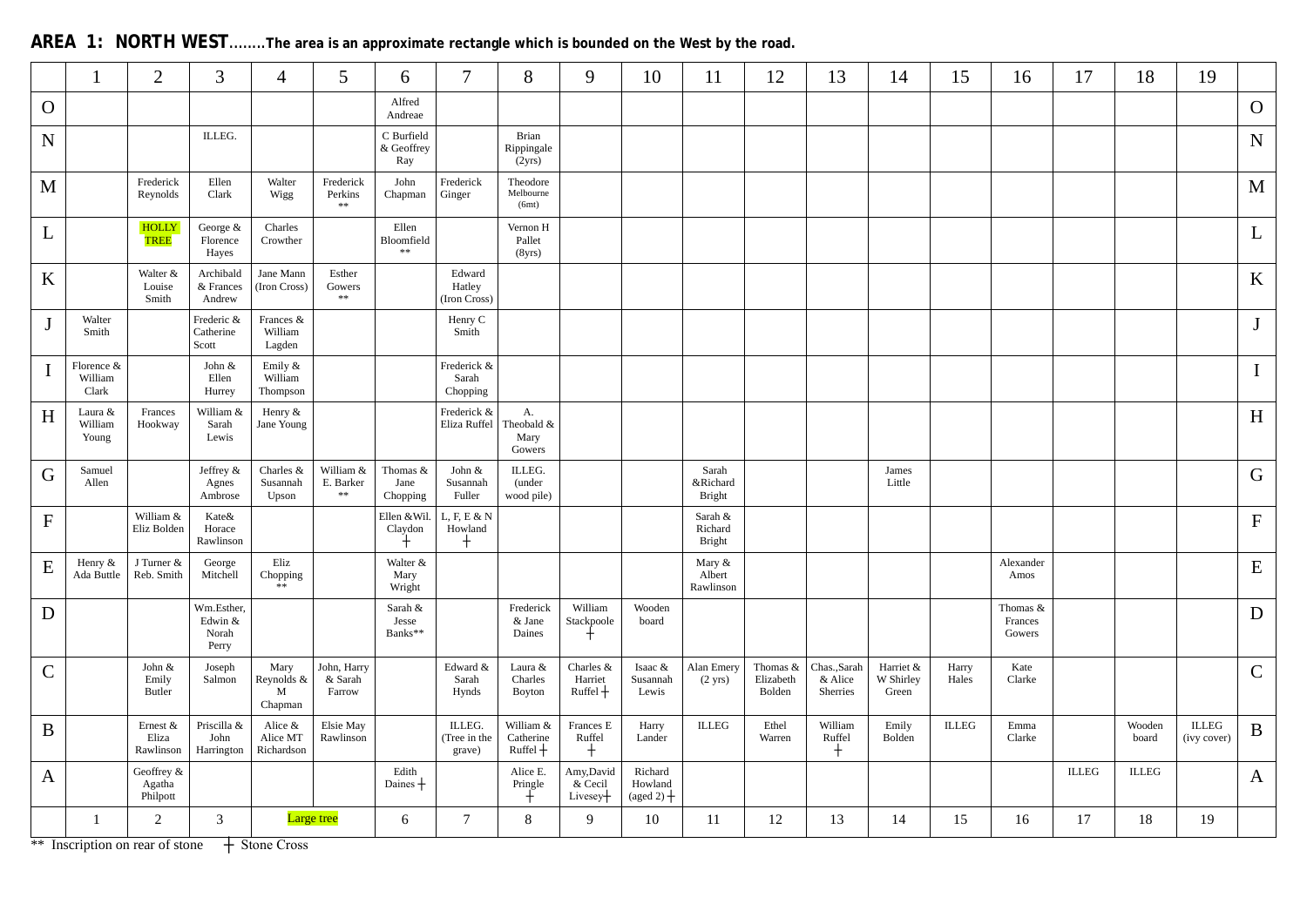|              |              | $\mathbf{1}$          | $\overline{2}$                       | 3                     | $\overline{4}$         | $\mathfrak{S}$        | 6                                | $\overline{7}$                         | $8\,$                  | 9                                       | 10                         | 11                                   | 12                                   | 13                           | 14                    |              |
|--------------|--------------|-----------------------|--------------------------------------|-----------------------|------------------------|-----------------------|----------------------------------|----------------------------------------|------------------------|-----------------------------------------|----------------------------|--------------------------------------|--------------------------------------|------------------------------|-----------------------|--------------|
| W            |              |                       |                                      |                       |                        |                       |                                  |                                        |                        |                                         | Launders<br>L              |                                      |                                      |                              |                       | W            |
| V            |              |                       |                                      |                       |                        |                       |                                  |                                        |                        | <b>Barritt</b><br>M & E                 | <b>Martin</b><br>L & H & J | Cargill<br>C & I                     | <b>Launders</b> L<br><b>Burton</b> M | <b>Barnard</b><br>P & M      | $\pm$                 | $\mathbf V$  |
| U            |              |                       |                                      |                       |                        |                       | Chapman                          | Johns<br>M & T                         |                        |                                         |                            |                                      |                                      | Lillywhite<br>S & D          | <b>Gypps</b><br>J&M   | U            |
| $\mathbf T$  |              |                       |                                      |                       |                        |                       |                                  |                                        |                        | A/C Johns<br>M                          | <b>TREE</b>                | Mountain<br><b>H &amp; K &amp; H</b> |                                      | Harrod<br>$\rm H\,\&\,\rm F$ | Hicks<br>$\mathbf L$  | $\mathbf T$  |
| ${\bf S}$    |              | <b>Bavin</b><br>J & A |                                      |                       |                        |                       |                                  | <b>Barker</b><br>B & L                 |                        |                                         |                            |                                      | Gray<br>R & R & E                    | Sargent<br>L                 | <b>Barrick</b><br>E&G | ${\bf S}$    |
| $\mathbf R$  |              |                       |                                      | Little<br>J           | <b>Emery</b><br>H & C  | Crouch<br>V & H       | <b>Bright</b><br>$\mathbf{C}$    |                                        |                        | Pte C Smith<br>Smith J                  |                            |                                      |                                      |                              | <b>Allin</b><br>J&R   | $\mathbf R$  |
| Ø            | <b>STEPS</b> |                       | <b>Bright</b><br>J & G               | <b>Hayes</b><br>F & E | Crouch<br>$\mathbf C$  | Ambrose<br>S & G      | Wright<br>K & F                  | Sanderson G<br><b>Garratt E</b>        | Chaplin<br>$\mathbf E$ |                                         |                            | Thorogood<br>F & E                   | Rolph<br>H & F                       |                              | Porter<br>P           | Q            |
| ${\bf P}$    |              |                       | Pavelin<br>$\boldsymbol{\mathrm{F}}$ |                       | ${\bf Choat}$<br>W & A |                       | Askey<br>$\mathbf{J}$            | $\underset{\text{G}}{\text{Chopping}}$ |                        |                                         |                            |                                      |                                      |                              | Swan<br>P&H           | ${\bf P}$    |
| $\mathbf{O}$ |              |                       |                                      | Guiver<br>A & B       |                        | Illegible             | Frost<br>E & A                   | Ruffle<br>A & E                        |                        | <b>Thurgood</b><br>J & E                | Whipps<br>C & G            | <b>Whipps</b><br>E & G               | Illegible                            | Chapman<br>F & G             |                       | $\mathbf{O}$ |
| N            |              |                       |                                      | Guiver<br>A & M       |                        |                       | Joyce M $\&$ S<br>Hayden D       |                                        |                        |                                         |                            |                                      | <b>Barringer</b><br>E & A            | Overall<br>J                 |                       | ${\bf N}$    |
| M            |              | Path                  |                                      |                       | Frost<br>R & J         | <b>Hynds</b><br>E & P | Gooday<br>E&C                    | Smith<br>$\Omega$                      |                        |                                         | Newstead D<br>Fuller M     |                                      | Wilson<br>S & A                      | Overall<br>W                 |                       | M            |
| L            |              |                       |                                      |                       |                        | Jewell<br>R.          | Wright<br>$\mathbf{J}$           | Chasmar<br>M                           |                        | Illegible                               |                            | Pymar W<br>RT & ET                   | <b>Daines</b><br>A & R               | Overall<br>R                 |                       | L            |
| K            |              |                       |                                      |                       | <b>Byatt</b><br>M      |                       | Aston<br>E & A & C               | Lagden<br>R                            |                        |                                         | Illegible                  | Illegible                            | Chapman<br>$\mathbf{F}$              | Overall<br>J & M             |                       | $\bf K$      |
| $\bf J$      |              |                       |                                      |                       | <b>Byatt</b><br>G & H  | <b>Howes</b><br>E     | <b>Elmes</b><br>W.               | Choat<br>S                             |                        | Frost<br>T & M                          | <b>Bambridge</b><br>R & F  | Little<br>W & M                      | <b>Daines</b><br>$\, {\bf F} \,$     |                              |                       | $\bf J$      |
| $\mathbf I$  |              |                       |                                      | <b>PATH</b>           |                        |                       | <b>Banks</b><br>R&S              | Claydon<br>B&E                         |                        | Chapman W&F                             | Wright<br>A&D              | <b>Barker</b><br>S&D                 | <b>Best</b><br>C                     |                              |                       | $\bf{I}$     |
| H            |              |                       |                                      |                       |                        |                       | Cloughley J<br><b>McGachen S</b> | <b>Nicholas</b><br>J&M                 |                        | $\operatorname{\rm Sub}/L$ Laing<br>P&P | Wright<br>H&E              | Young<br>H & H                       | <b>Thorogood</b><br>$\mathbf{A}$     |                              |                       | H            |
| G            |              |                       |                                      |                       |                        |                       | <b>Banks</b><br>S&M              | Sq/L Miller<br>$\ensuremath{\text{W}}$ |                        | Rawlinson<br>L                          | Charter<br>$\mbox{E\&L}$   | Howland<br>R&M                       |                                      |                              | <b>CHURCH</b>         | $\mathbf G$  |
| ${\bf F}$    |              |                       | $\overline{1}$                       |                       |                        |                       | Lewis<br>T                       |                                        |                        | Crowther<br>E                           | Salmon<br>G&J              | <b>Mortlock</b><br>L&L               |                                      |                              |                       | ${\bf F}$    |
| ${\bf E}$    |              |                       |                                      |                       |                        |                       |                                  |                                        |                        |                                         |                            | <b>Burnhill</b><br>E&S               |                                      |                              |                       | ${\bf E}$    |
| $\mathbf D$  |              |                       |                                      |                       |                        |                       |                                  | <b>Hicks</b><br>L&A                    |                        | <b>Crow</b><br>F                        | Salmon<br>J&F              | <b>Thorogood</b><br>W&J              |                                      |                              |                       | D            |
| $\mathbf C$  |              |                       |                                      |                       |                        |                       | <b>PATH</b>                      |                                        |                        |                                         |                            | Illegible                            |                                      |                              |                       | $\mathbf C$  |
| $\, {\bf B}$ |              |                       |                                      |                       |                        |                       |                                  |                                        | <b>Fuller</b><br>A     | Howland<br>A&F                          | Lanyon<br>J&E              | Illegible                            |                                      |                              |                       | $\, {\bf B}$ |
| A            |              |                       |                                      |                       |                        |                       |                                  |                                        |                        | <b>James</b><br>H                       | <b>James</b><br>S          | <b>James</b><br>H                    |                                      |                              |                       | $\mathbf{A}$ |
|              |              | $\mathbf{1}$          | 2                                    | $\mathfrak{Z}$        | $\overline{4}$         | 5 <sup>5</sup>        | 6                                | $7\overline{ }$                        | 8                      | 9                                       | $10\,$                     | $11\,$                               | 12                                   | 13                           | 14                    |              |

 $\diagdown$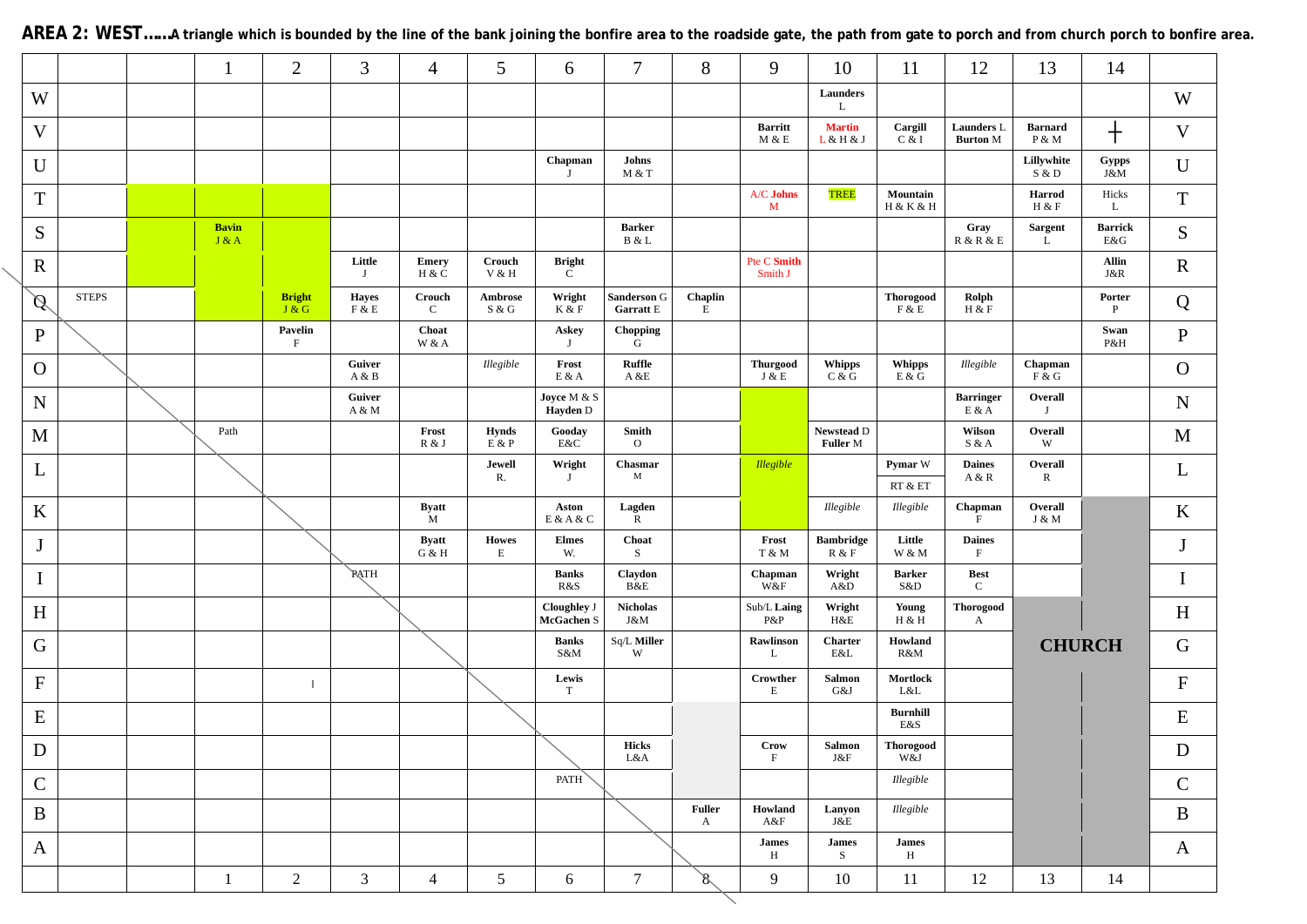**AREA 3: NORTH**…… **This area lies between, the Northern and Eastern boundaries of the churchyard, the path to the bonfire area, on the West side, and the church itself. Row "A" consists of gravestones that lie against the church wall.**

|              | 1                                       | $\mathbf{2}$                 | 3                       | 4                       | 5                        | 6                        | $\overline{ }$           | 8                               | 9                                  | 10                                 | 11                              | 12                               | 13                            | 14                       | 15                        |                           |
|--------------|-----------------------------------------|------------------------------|-------------------------|-------------------------|--------------------------|--------------------------|--------------------------|---------------------------------|------------------------------------|------------------------------------|---------------------------------|----------------------------------|-------------------------------|--------------------------|---------------------------|---------------------------|
| $\Omega$     | Shuttle<br>wood<br><b>R&amp;G&amp;J</b> | <b>Bloomfield</b><br>Samuel  | <b>Banks</b><br>Elsie   | Goody<br>C & E          | Gadsdon<br>R&J           | Royce<br><b>B&amp;B</b>  |                          | <b>Street</b><br>Y&B            | Porter<br>V&M                      | <b>Barnard</b><br><b>E &amp; A</b> | Howland<br><b>A&amp;J&amp;D</b> | Welch<br>J&D                     | Mead<br>Helen                 | Stephenson<br>Eve        |                           | $\mathbf{o}$              |
| N            | <b>Hicks</b><br>Arthur                  | Crane F &D<br>Melbourne      | <b>Turner</b><br>J&V    | <b>Burles</b><br>Brenda | Potton<br>Walter         | Jones J & F<br>Hayes D   | <b>Elbrow</b><br>Edith   | Smith A &E<br>& Smith N         | Wingar<br>Ronald                   | Little<br>F & E                    | Partner<br>J & S                | Going<br>C&E                     | Sandison<br>Dennis            | <b>Woodley</b><br>Kelvin |                           | $\mathsf{N}$              |
| M            | <b>Wilks</b><br>Herbert                 | Eykyn<br>P&F                 | Clark<br>G&C            |                         | Wurfel<br>Emil           | Salmon<br>M&J            | Orriss<br>Emma           | <b>Holles</b><br><b>T&amp;R</b> | Gilbert<br>Robert                  | <b>Barker</b><br>Edward            | Twaddle<br>George               | Leonard<br>G & E                 | Spalding<br><b>P&amp;W</b>    | Seaman<br>Malcolm        | <b>Bull</b><br>John       | M                         |
| L            | Silvey<br><b>J&amp;B&amp;D</b>          | Perry<br><b>S&amp;B</b>      | Fossett<br>M&J          | <b>Bird</b><br>L & W    | <b>Potts</b><br>Margaret | Porter<br>Mabel          | <b>Pallett</b><br>Dudley | Swanseger<br>Joan               | Bull<br>R&E                        | Parks C<br>(no stone)              | <b>Barker</b><br>J&C            | Pallett<br>Keith                 | <b>Badley</b><br><b>Brian</b> | Pattenden<br>Shaun       | Dixon<br>Janet            | L.                        |
| К            | Wadding-<br>ton Keith                   | Carter<br>W&L                | Choat<br><b>W&amp;A</b> |                         | James<br>John            | Wright<br><b>D&amp;D</b> | Hutchence<br>Sheila      | Thorogood<br>L&E                | <b>Boddinton</b><br><b>M&amp;N</b> | Hayhow<br>William                  | Parsley<br>Karen                | <b>Bassett</b><br><b>S&amp;R</b> | Young<br>Henry                | Smith<br>Anthony         | Rains<br>David            | K                         |
| J            | Grace H<br>&C also H<br>& C             |                              | Whipps<br>E&F           | Pullan<br>William       | Cain<br>Emily            | <b>Hynds</b><br>H&H      | Armitage<br>Richard      |                                 | Jones J<br>Sharpe V                | Sewell<br>R&B                      | Preou<br>Dennis                 | Kittow<br>Christopher            | <b>Bird</b><br>Claire         | Lillywhite<br>R&J        | Delaney<br>Keith          | $\mathsf{J}$              |
|              | Saddington<br>E & D                     | <b>Bambridge</b><br>Marjorie | Reed<br>F & L           |                         | Silvey<br>A&A            | Gill<br>Jill             | Armitage<br>Amy          | <b>Trigg</b><br>L & A           | Rolfe<br><b>T&amp;I</b>            | Walsh<br><b>P&amp;E</b>            | <b>Morris</b><br>Anthony        | <b>Francis</b><br>Jeanette       | Hawkes<br>E&J                 | Newbrook<br>John (Jim)   | Jackson<br>Ivan           | $\mathbf{L}$              |
| H            |                                         |                              |                         |                         |                          |                          |                          |                                 |                                    |                                    | Dow<br>Frank                    | Clayden<br>Desmond               | Walsh<br>Keith                | Langford<br>Roger        | Cooper<br>Arthur          | H                         |
| G            |                                         |                              |                         |                         |                          | Kerr<br>John             | Walker<br>George         | Dawes<br>A&J                    | <b>Bartholo</b><br>mew<br>Eric     |                                    | Silvey<br><b>D&amp;F</b>        | Rogowski<br>Daphne               | Jones<br>Keith                | Harrod<br>Joseph         | Salmon<br>G & P           | G                         |
| F            |                                         |                              |                         |                         |                          |                          |                          |                                 | <b>Phillips</b><br>Hadley          |                                    |                                 | Benyon<br>Susan                  | <b>Bradley</b><br>Geoffrey    | Kanharn<br>James         | Hall<br>Peter             | F.                        |
| E            |                                         |                              |                         |                         |                          |                          |                          |                                 |                                    |                                    |                                 |                                  | Thompson<br>Leonard           | <b>Barnard</b><br>C & O  | Howland<br>E&D            | ${\sf E}$                 |
| D            |                                         |                              |                         |                         |                          |                          |                          |                                 |                                    |                                    |                                 |                                  | Hayward<br>Douglas            | <b>Morris</b><br>E & I   | <b>Spalding</b><br>Yvonne | D                         |
| $\mathsf{C}$ |                                         |                              |                         |                         |                          |                          |                          |                                 |                                    |                                    |                                 |                                  |                               | Lanyon<br>Anthony        | Forward<br>lan            | $\mathsf{C}$              |
| B            |                                         |                              |                         |                         |                          |                          |                          |                                 |                                    |                                    |                                 |                                  |                               | Plumb<br>A&P             | Judge<br>Mary             | B                         |
| A            |                                         |                              |                         |                         |                          |                          |                          |                                 |                                    |                                    | <b>Fulke</b><br>Mary            | <b>Fulke</b><br>George           |                               |                          |                           | $\boldsymbol{\mathsf{A}}$ |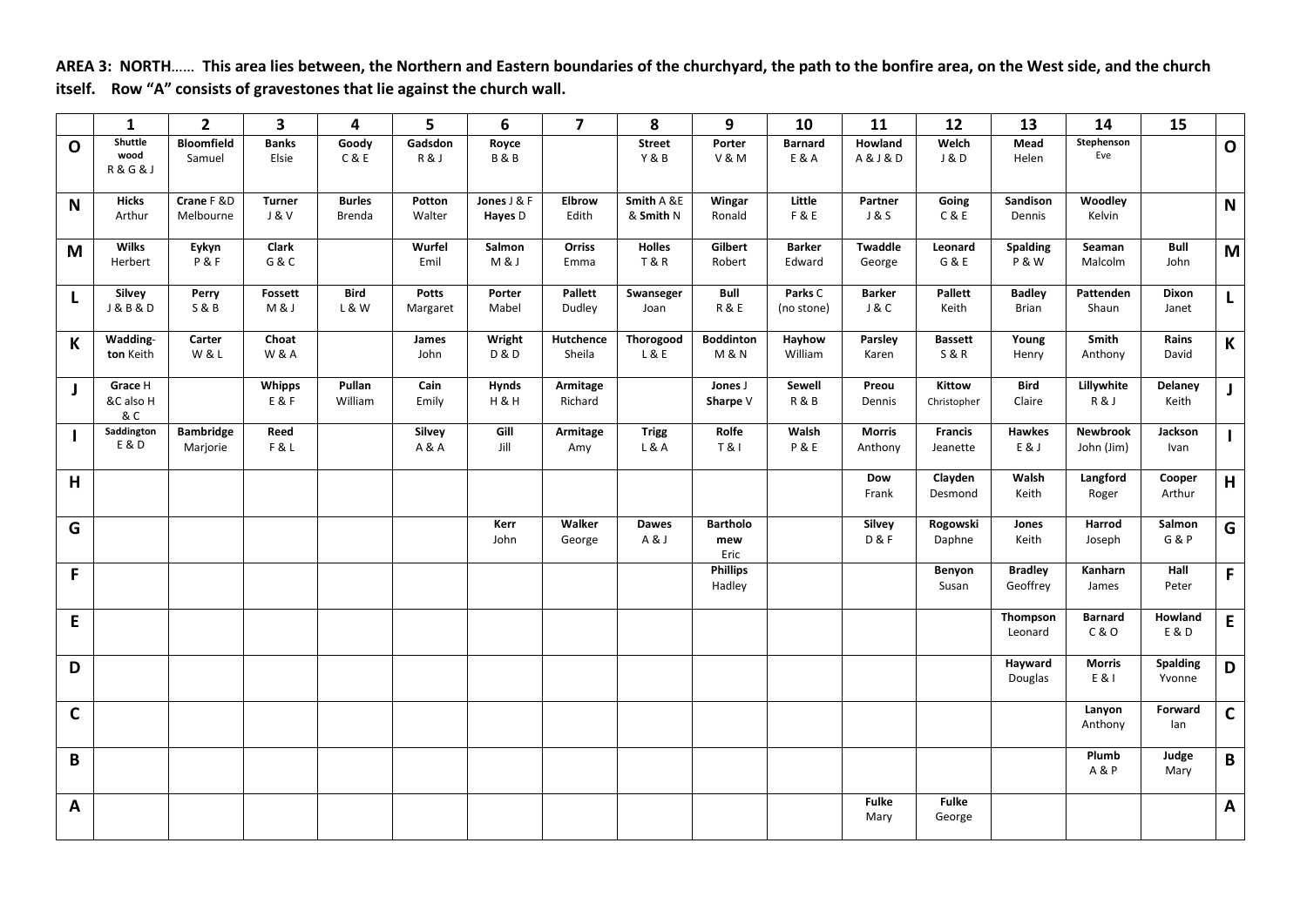|                | 1                                    | 2                                    | 3 |              |
|----------------|--------------------------------------|--------------------------------------|---|--------------|
| G              |                                      |                                      |   | G            |
| $\overline{F}$ | Footstone<br><b>EC 1870</b>          |                                      |   | F            |
| E              | Elizabeth<br><b>Hickford</b><br>1782 | Samuel<br><b>Rawlinson</b><br>& wife |   | E            |
| D              | Jane<br><b>Starn</b>                 | Julia<br><b>Hitching</b>             |   | D            |
| $\mathcal{C}$  | Coffin slab<br>1782                  | Francis &<br>Susannah Clarke         |   | $\mathsf{C}$ |
| B              | Ann & Tabram<br><b>Clarke</b>        | William & Ann<br><b>Rawlinson</b>    |   | B            |
| A              | Coffin slab<br>"shroud"              |                                      |   | А            |
|                |                                      | 2                                    | 3 |              |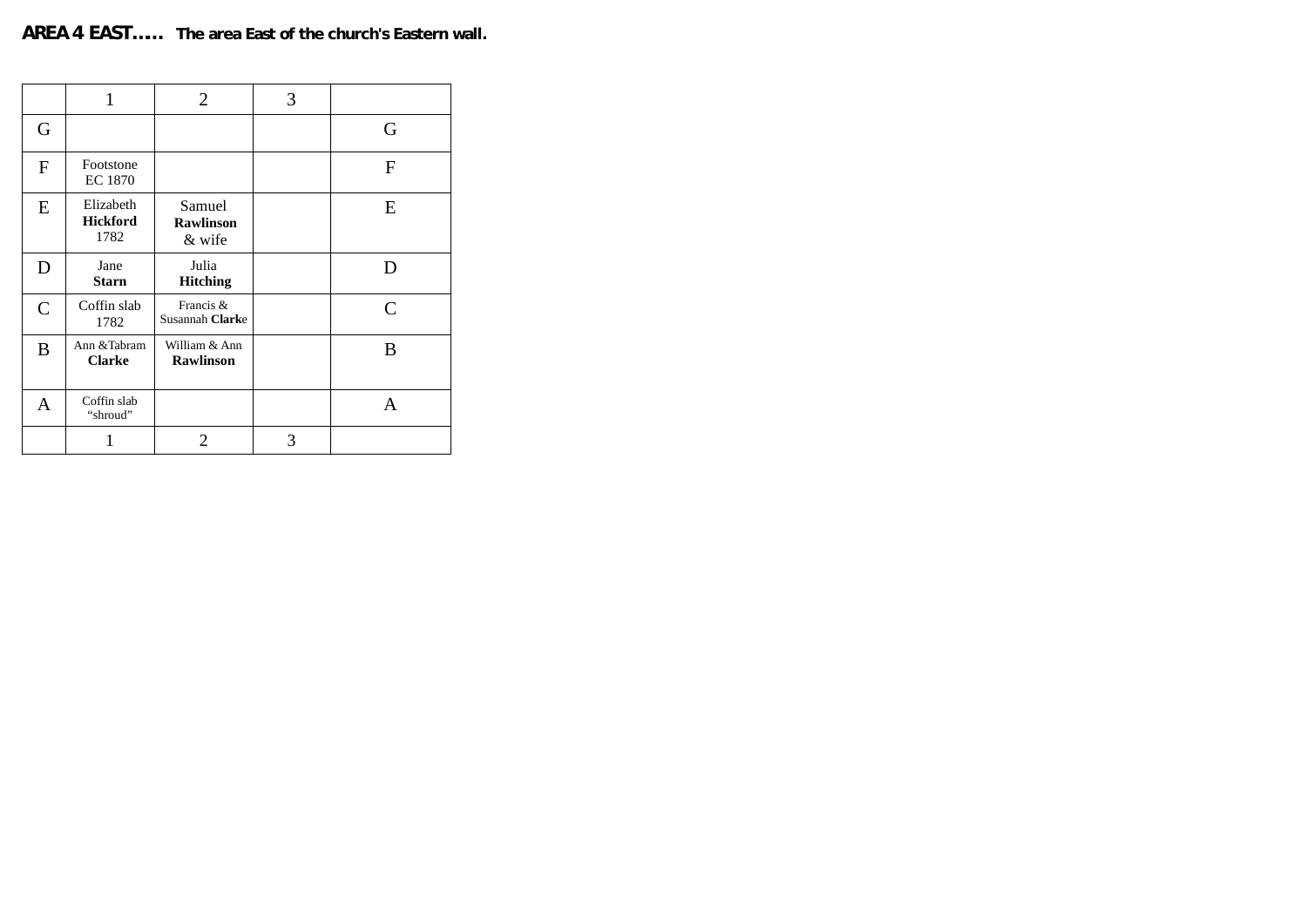## **AREA 5: Cremated Remains and Relocated Head Stones**. **This area lies in the South East corner of the churchyard.**

|    |                          | $\overline{2}$                  | 3                   | $\overline{4}$                   | 5                               | 6                                      | $\overline{7}$                      | 8             |              |
|----|--------------------------|---------------------------------|---------------------|----------------------------------|---------------------------------|----------------------------------------|-------------------------------------|---------------|--------------|
|    |                          |                                 |                     |                                  | <b>PATH</b>                     |                                        |                                     |               | $GA$ TE      |
| L. | illegible                |                                 | Tarbet John & Amy   | <b>Emms</b> James<br>&Hannah     | Hounson? Sarah                  | <b>Ruffel Thomas</b><br>William & Mary | <b>Croad Lura</b>                   | $/ \! / \! /$ | L.           |
| K  | <b>Botting Ernest</b>    |                                 | hedge               | <b>Cobb Sheila Mary</b>          | <b>Brown</b> Sidney             | Richards CJ & DP                       | III                                 | SW & MAM      | $\mathsf{K}$ |
| J  | <b>Botting Pamela</b>    |                                 | hedge               | Philpott Henry &<br>Pat          | <b>Hobbs Eva</b>                | <b>Hobbs Albert</b>                    | Chapman Kathleen                    | L?S & JS 1875 | J            |
| j. | <b>Porter Rose</b>       |                                 | hedge               | <b>Crow Bernard</b><br>James     | Easton V M L                    | $\frac{1}{1}$                          | <b>Chadwick</b><br>Frances & Arthur |               | Ť            |
| H  | Sergeant Kathleen        |                                 | <b>Matthews Ray</b> | $\frac{1}{1}$                    | Stolworthy<br>Doris & Eugene    | <b>Staines Ada</b>                     | Appleby<br>Rosalie & F. Victor      |               | H            |
| G  | <b>Hughes Josie</b>      |                                 |                     | <b>Holland</b><br>Charles & June | Plumb Terry &<br>Audrey Rose    | Cantle David &<br>Peggy                | Leach Anne                          |               | G            |
| F. | <b>Warren Patrick</b>    |                                 |                     |                                  | Zetter Francis John             | Woodroffe<br>Frederick &<br>Marjorie   | <b>Adams Arthur</b>                 |               | F.           |
| E  | Warren Joy               |                                 |                     |                                  | Wooding<br>Geoffrey & Hilda     | Walsh<br>Alfred & Gertrude             | Searl<br>Frederick & Lillian        |               | E.           |
| D  | <b>Preston Sharon</b>    | <b>Gregory Dawn</b>             |                     |                                  | $\frac{1}{1}$                   | Osborne<br>Bernard & Hilda             | Thompson<br>Gerald & Constance      |               | D            |
| C  | <b>McGuinness Violet</b> | <b>Gregory David</b>            |                     |                                  | <b>Davis</b><br>George & Gladys | <b>Taylor Paul</b>                     | Wigmore<br>Ronald & Margaret        |               | C            |
| B  | <b>McGuinness Peter</b>  | Peck Dennis, Alfred<br>& Lilian |                     |                                  |                                 | Taylor John & Doris                    |                                     |               | B            |
| A  | <b>Hughes Philip</b>     | <b>Boughey Stephen</b>          |                     |                                  |                                 |                                        |                                     |               | A            |
|    |                          | $\overline{2}$                  | $\mathfrak{Z}$      | 4                                | 5                               | 6                                      | $\overline{7}$                      | 8             |              |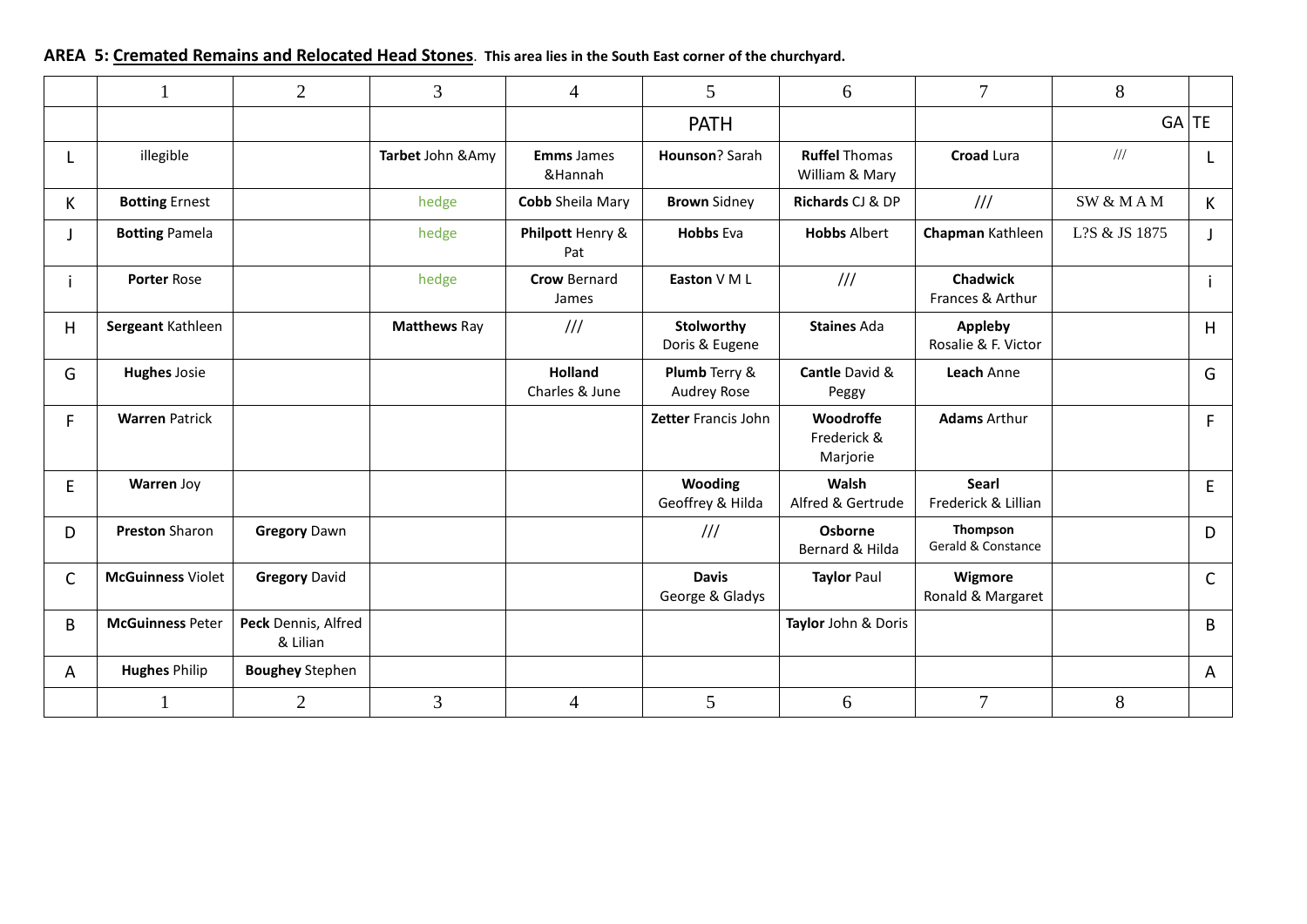AREA 6: SOUTH EAST AREA This area extends along the South of the church, from the main door to the area for cremated remains.

|                | -1                        | 2          | $\overline{\mathbf{3}}$ | $\overline{4}$ | $5\overline{)}$ | 6                                                  | $\overline{7}$  | 8                                                          | 9 | 10                  | 11 | 12                | 13                       | 14 | 15                               | 16 | 17                        | 18 | 19 | 20 | 21                                                   | 22     |              |              |
|----------------|---------------------------|------------|-------------------------|----------------|-----------------|----------------------------------------------------|-----------------|------------------------------------------------------------|---|---------------------|----|-------------------|--------------------------|----|----------------------------------|----|---------------------------|----|----|----|------------------------------------------------------|--------|--------------|--------------|
|                | ${\bf Q}$                 |            |                         |                |                 |                                                    |                 |                                                            |   |                     |    |                   |                          |    |                                  |    |                           |    |    |    |                                                      |        | Q            | Q            |
|                | $\, {\bf P}$              |            |                         |                |                 |                                                    |                 |                                                            |   |                     |    |                   |                          |    |                                  |    |                           |    |    |    |                                                      |        | $\, {\bf P}$ | $\, {\bf P}$ |
| $\overline{O}$ |                           |            |                         |                | $CHU$ RCH       |                                                    |                 |                                                            |   |                     |    |                   |                          |    |                                  |    |                           |    |    |    |                                                      |        | $\mathbf{O}$ | ${\cal O}$   |
| ${\bf N}$      |                           |            |                         |                |                 |                                                    |                 |                                                            |   |                     |    |                   |                          |    |                                  |    |                           |    |    |    |                                                      |        | ${\bf N}$    | ${\bf N}$    |
| $\mathbf M$    |                           |            |                         |                |                 |                                                    |                 |                                                            |   |                     |    |                   |                          |    |                                  |    |                           |    |    |    |                                                      |        | $\mathbf{M}$ | $\mathbf M$  |
|                | $\bf L$                   |            |                         |                |                 |                                                    |                 |                                                            |   |                     |    |                   |                          |    | Pilgrim<br>Patricia              |    |                           |    |    |    |                                                      |        | L            | $\mathbf{L}$ |
|                | $\bf K$                   |            |                         |                |                 |                                                    |                 | Green<br>Sarah &<br>Elizabeth                              |   |                     |    |                   | Illegible                |    | ${\bf Shuttle}$<br>Wood<br>James |    |                           |    |    |    |                                                      |        | $\bf K$      | $\bf K$      |
|                | $\bf J$                   |            |                         |                |                 |                                                    |                 | Green<br>John $\&$<br>Susannaah                            |   |                     |    |                   |                          |    |                                  |    |                           |    |    |    |                                                      |        | $\bf J$      | J            |
|                | $\rm I$                   |            |                         |                |                 | GC?<br>1855                                        |                 | <b>Hutley</b>                                              |   | <b>Clarke</b>       |    |                   |                          |    |                                  |    |                           |    |    |    |                                                      |        | $\mathbf I$  | $\bf I$      |
|                | $\boldsymbol{\mathrm{H}}$ |            | Illegible               |                |                 | $\textbf{MMR}\textbf{\&}$<br>$\mathbf{ER}$<br>1847 |                 |                                                            |   |                     |    |                   |                          |    |                                  |    |                           |    |    |    |                                                      |        | H            | $\, {\rm H}$ |
|                | ${\bf G}$                 |            | Illegible               |                |                 | Illegible                                          |                 |                                                            |   |                     |    |                   |                          |    |                                  |    |                           |    |    |    |                                                      |        | $\mathbf G$  | G            |
|                | $\mathbf F$               |            |                         |                |                 |                                                    |                 |                                                            |   |                     |    |                   |                          |    |                                  |    |                           |    |    |    |                                                      |        | GATE         | $\mathbf F$  |
|                | ${\bf E}$                 |            |                         |                |                 |                                                    |                 | <b>Byford</b><br>James                                     |   |                     |    | Firmin<br>William |                          |    | Illegible                        |    |                           |    |    |    | <b>RELOCATED</b>                                     |        | ${\bf E}$    | ${\bf E}$    |
| $\vert$ D      |                           |            |                         |                |                 |                                                    |                 |                                                            |   |                     |    |                   |                          |    | Illegible                        |    | Illegible                 |    |    |    | <b>HEADSTONES</b>                                    |        | $\mathbf D$  | ${\bf D}$    |
|                | ${\bf C}$                 |            |                         |                |                 |                                                    |                 |                                                            |   |                     |    |                   |                          |    | Witham<br>Sarah                  |    |                           |    |    |    | $\frac{\text{AND}}{\text{CREMATION}}$<br><b>AREA</b> |        | $\mathbf C$  | ${\bf C}$    |
|                | $\, {\bf B}$              |            |                         |                |                 |                                                    |                 |                                                            |   | Elizabeth<br>& Mary |    |                   | <b>Clarke</b><br>Letitia |    | Illegible                        |    |                           |    |    |    |                                                      |        | $\, {\bf B}$ | $\, {\bf B}$ |
|                | $\mathbf A$               |            |                         |                |                 |                                                    |                 | ${\bf Green}$<br>John $\&$<br>Susanah.<br>Lovelock<br>Jane |   |                     |    |                   |                          |    | Sarah                            |    | Claydon<br>Robert<br>1891 |    |    |    |                                                      |        | $\mathbf{A}$ | $\mathbf{A}$ |
|                | $\overline{1}$            | $\sqrt{2}$ | $\overline{\mathbf{3}}$ | $\overline{4}$ | 5               | 6                                                  | $7\phantom{.0}$ | $8\,$                                                      | 9 | $10\,$              | 11 | 12                | 13                       | 14 | 15                               | 16 | 17                        | 18 | 19 | 20 | 21                                                   | $22\,$ |              |              |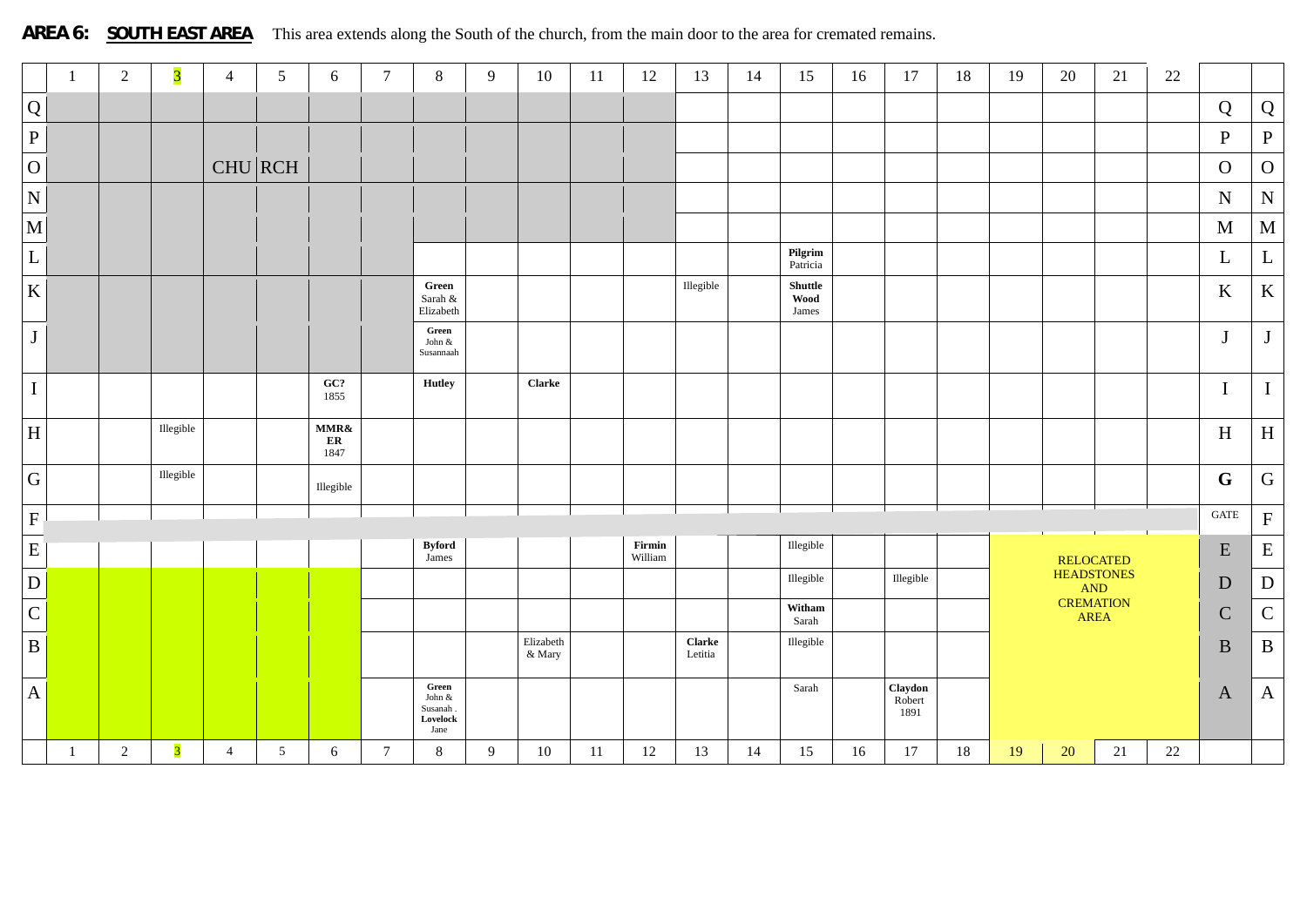|               |             | $\overline{2}$           | 3                           | $\overline{4}$        | $5\overline{)}$       | 6                 | $\overline{7}$         | $8\,$           | 9                       | 10 | 11                | 12 | 13                            | 14                 | 15            | 16                    | 17 |                           |
|---------------|-------------|--------------------------|-----------------------------|-----------------------|-----------------------|-------------------|------------------------|-----------------|-------------------------|----|-------------------|----|-------------------------------|--------------------|---------------|-----------------------|----|---------------------------|
| ${\mathbf S}$ | Gate        |                          |                             |                       |                       |                   |                        |                 |                         |    |                   |    |                               |                    |               |                       |    | S                         |
| $\mathbf R$   |             |                          |                             |                       |                       | <b>CONTRACTOR</b> |                        |                 |                         |    | <b>WEST AREA</b>  |    |                               |                    | <b>CHURCH</b> |                       |    | $\mathbf R$               |
| Q             |             |                          |                             |                       |                       |                   |                        |                 | PATH                    |    |                   |    |                               |                    |               |                       |    | Q                         |
| ${\bf P}$     |             |                          |                             |                       |                       |                   |                        |                 |                         |    |                   |    |                               |                    |               |                       |    | $\, {\bf P}$              |
| $\mathbf O$   |             |                          |                             |                       |                       |                   |                        |                 |                         |    |                   |    | ${\tt SPENCER}$<br>$\le \&$ E |                    |               |                       |    | $\mathbf O$               |
| $\mathbf N$   |             |                          |                             |                       |                       |                   |                        |                 |                         |    |                   |    |                               | BLACKMORE<br>Sarah |               |                       |    | N                         |
| M             |             |                          |                             |                       |                       |                   |                        |                 |                         |    |                   |    |                               | SALTER<br>George   |               |                       |    | $\mathbf{M}$              |
| L             |             |                          |                             |                       |                       |                   |                        |                 |                         |    |                   |    |                               |                    | GROUT<br>A&A  | <b>BOYKETT</b><br>F&M |    | L                         |
| $\mathbf K$   |             |                          |                             |                       |                       |                   | <b>HARVEY</b><br>Sarah |                 |                         |    |                   |    |                               |                    | WHS<br>ES&JS  |                       |    | $\bf K$                   |
| $\bf J$       |             |                          | <b>BRITTON</b><br>Elizabeth |                       |                       |                   | illegible              |                 |                         |    |                   |    |                               |                    |               |                       |    | $\mathbf{J}$              |
| $\bf{I}$      |             |                          | <b>STAINS</b><br>E & W      |                       |                       |                   | illegible              |                 |                         |    |                   |    |                               |                    |               |                       |    | $\mathbf I$               |
| H             |             |                          |                             |                       |                       |                   |                        |                 |                         |    | Abraham?<br>1718? |    |                               |                    |               |                       |    | H                         |
| G             |             |                          |                             | SMITH<br>Susanna      | LEWSEY<br>William     |                   |                        | Flat stone      | SUFFIELD<br>Robert      |    |                   |    |                               |                    |               |                       |    | $\mathbf G$               |
| $\mathbf F$   |             |                          |                             |                       | HASLEN<br>Simon       |                   |                        | <b>CLARKE A</b> |                         |    |                   |    |                               |                    |               |                       |    | $\boldsymbol{\mathrm{F}}$ |
| E             |             | <b>KING</b><br>Elizabeth |                             | <b>SMITH</b><br>J & A |                       |                   |                        |                 |                         |    |                   |    |                               |                    |               |                       |    | E                         |
| D             |             | Tomb<br>illegible        |                             |                       |                       |                   |                        |                 | <b>FITCH</b><br>J & S   |    |                   |    | PAWSEY<br>R&M                 |                    |               |                       |    | D                         |
| $\mathbf C$   |             | <b>SMITH</b><br>A&J      |                             |                       | <b>RANDALL</b><br>W&D |                   |                        |                 | <b>FITCH</b><br>Johanna |    |                   |    |                               |                    |               |                       |    | $\mathbf C$               |
| $\bf{B}$      |             |                          | LEWSEY<br>C & J             |                       |                       |                   |                        |                 | <b>FITCH</b><br>John    |    | <b>FLAGPOLE</b>   |    |                               |                    |               |                       |    | $\bf{B}$                  |
| $\mathbf{A}$  | <b>ROAD</b> |                          |                             |                       |                       |                   |                        |                 |                         |    |                   |    |                               |                    |               |                       |    | $\mathbf{A}$              |

## **AREA 7: SOUTH WEST.......The area is an approximate triangle which is bounded by the road, and the path from the church porch to the west gate.**